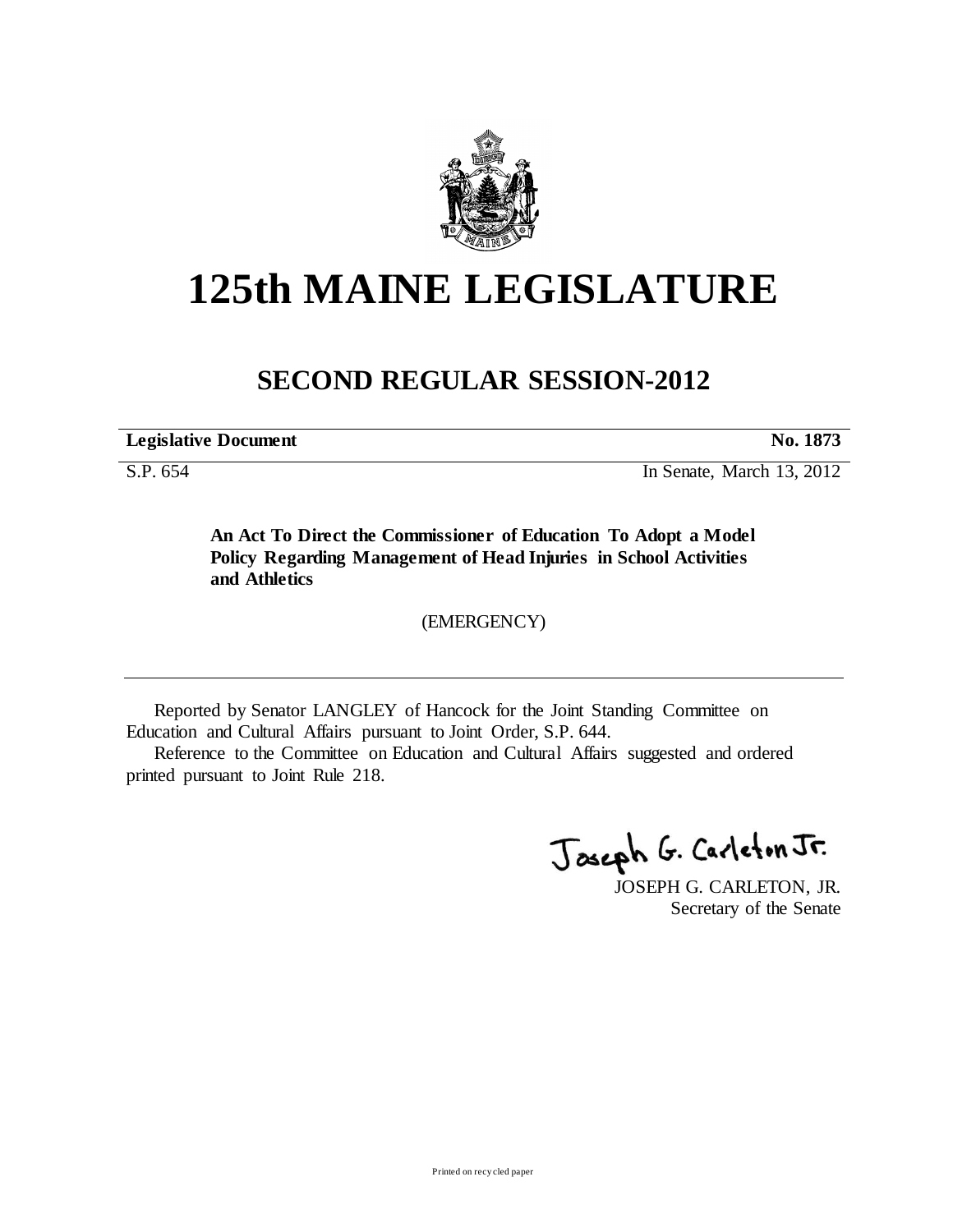- **Emergency preamble. Whereas,** acts and resolves of the Legislature do not become effective until 90 days after adjournment unless enacted as emergencies; and
- **Whereas,** students who participate in certain school activities and athletics are at risk of suffering concussive and other head injuries; and
- **Whereas,** immediate enactment of this legislation will facilitate adoption of a model policy on the management of concussive and other head injuries that will benefit the health and safety of Maine's students; and
- **Whereas,** in the judgment of the Legislature, these facts create an emergency within the meaning of the Constitution of Maine and require the following legislation as immediately necessary for the preservation of the public peace, health and safety; now, therefore,
- **Be it enacted by the People of the State of Maine as follows:**
- **Sec. 1. 20-A MRSA §254, sub-§16** is enacted to read:
- **16. Model policy for management of concussive and other head injuries.** In consultation with organizations representing school principals, school boards, school superintendents, athletic directors, athletic trainers, sports medicine practitioners, the Acquired Brain Injury Advisory Council established in Title 34-B, section 19001 and other interested parties, the commissioner shall develop a model policy on the management of concussive and other head injuries in school activities and athletics.
- **Sec. 2. 20-A MRSA §1001, sub-§19** is enacted to read:

 **19. Adoption of policy to manage concussive and other head injuries.** Beginning 22 January 1, 2013, the school board of each public school and the governing body of each private school enrolling more than 60% of its students at public expense in this State shall 24 adopt and implement a policy on the management of concussive and other head injuries in school activities and athletics that is consistent with the model policy developed by the commissioner in accordance with section 254, subsection 16.

 **Sec. 3. Working group.** The Commissioner of Education shall convene a working group to meet during the spring and summer of 2012, and periodically thereafter, to advise the commissioner on the prevention, diagnosis and treatment of concussive and other head injuries in students and student athletes. The commissioner shall invite representatives from the Maine Principals' Association, the Maine School Superintendents Association, the Maine School Boards Association, the Maine School Management Association, the Acquired Brain Injury Advisory Council, the Maine Athletic Directors Association, the Maine Athletic Trainers Association, the Maine Concussion Management Initiative, sports medicine practitioners and medical providers to participate in the working group.

 **Sec. 4. Model policy.** The working group under section 3 shall advise the Commissioner of Education on the provisions to be included in the model policy under the Maine Revised Statutes, Title 20-A, section 254, subsection 16 for the management of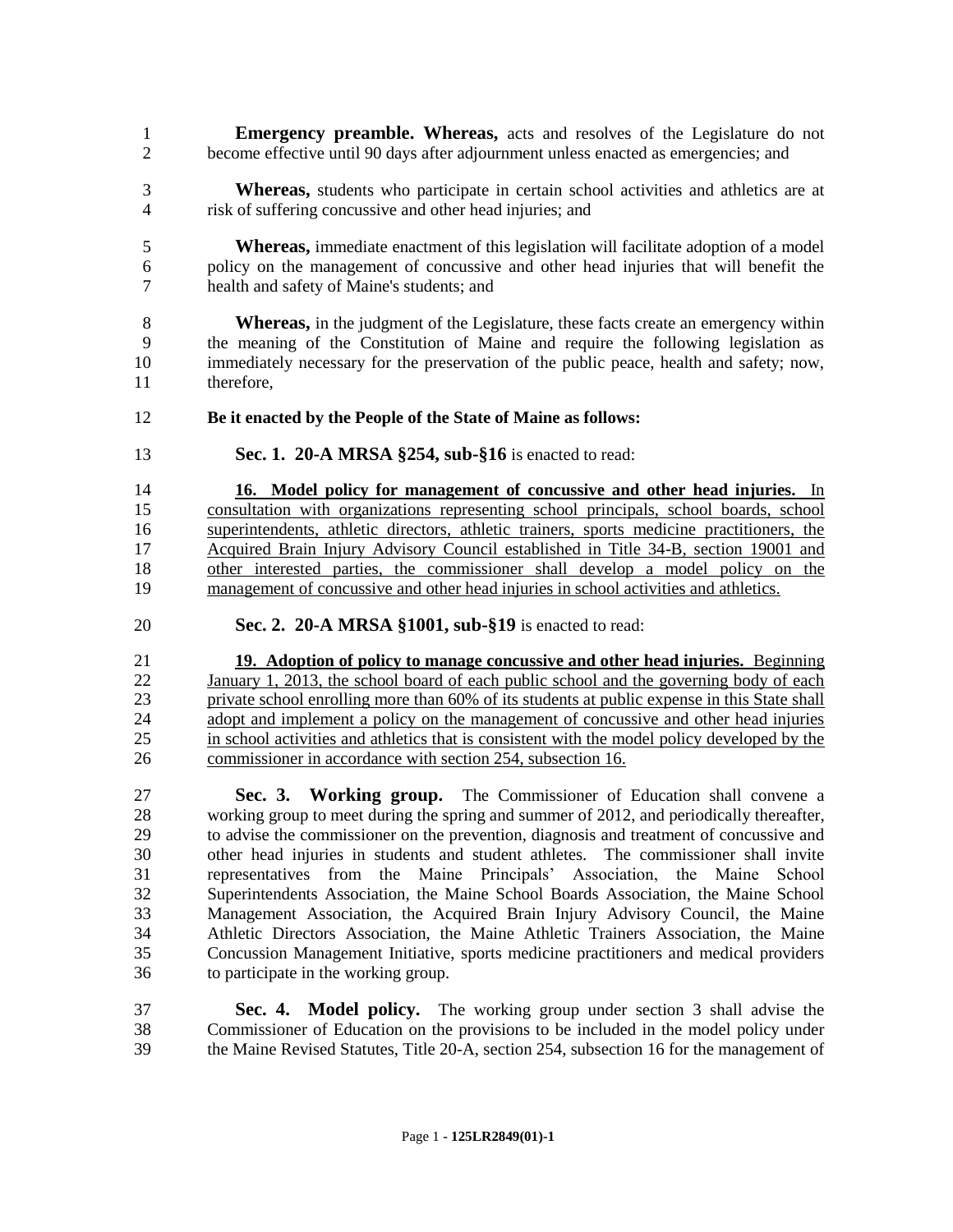concussive and other head injuries in school activities and athletics and on the procedures to update the policy as medical knowledge of head injuries progresses. The model policy proposed by the commissioner must include, but is not limited to, the following provisions:

 **1. Training.** A requirement that athletic directors, coaches and other school personnel involved with school activities and athletics must be trained in the identification and management of concussive and other head injuries;

 **2. Student and parental acknowledgment.** A requirement that prior to each school year each student participating in a school athletic activity and the student's parent or legal guardian must review the school's policy for the management of concussive and other head injuries and sign a statement acknowledging that review;

 **3. Protocols and forms.** A requirement that the Department of Education must create protocols and forms that must be used by schools in the implementation of the 14 policy on the management of concussive and other head injuries;

 **4. Immediate removal and evaluation.** A requirement that a student suspected of having sustained a concussive or other head injury in any school activity or athletic practice or game must be removed from the activity, practice or game immediately and evaluated for brain injury prior to returning to the activity or practices and games; and

 **5. Medical clearance.** A requirement that a student suspected of having sustained a concussion after an evaluation under subsection 4 must be banned from the school activity or athletic practices and games until the student has received written medical clearance from a licensed health care provider trained in concussion management for the student to begin the gradual resumption of participation in the activity or practices and games based on the current standards of care.

 **Sec. 5. Implementation of model policy; phase-in.** In accordance with the 26 provisions of section 4 and by September 1, 2012, the Commissioner of Education shall<br>27 develop a model policy for the management of concussive and other head injuries as set develop a model policy for the management of concussive and other head injuries as set forth in the Maine Revised Statutes, Title 20-A, section 254, subsection 16 for full implementation by school administrative units and private schools enrolling more than 60% of their students at public expense in this State no later than the 2013-2014 school year. Notwithstanding Title 20-A, section 1001, subsection 19, the implementation of the model policy must be phased in according to the following timeline.

 **1. Local adoption by January 1, 2013.** The school board of each school administrative unit and the governing body of each private school enrolling more than 60% of its students at public expense in this State shall adopt and begin implementation of a policy on the management of concussive and other head injuries as set forth in Title 20-A, section 1001, subsection 19 no later than January 1, 2013.

 **2. Phased-in implementation.** The school board of each school administrative unit and the governing body of each private school enrolling more than 60% of its students at public expense in this State shall gradually implement their policies, including the requirements included in the model policy developed by the commissioner, during the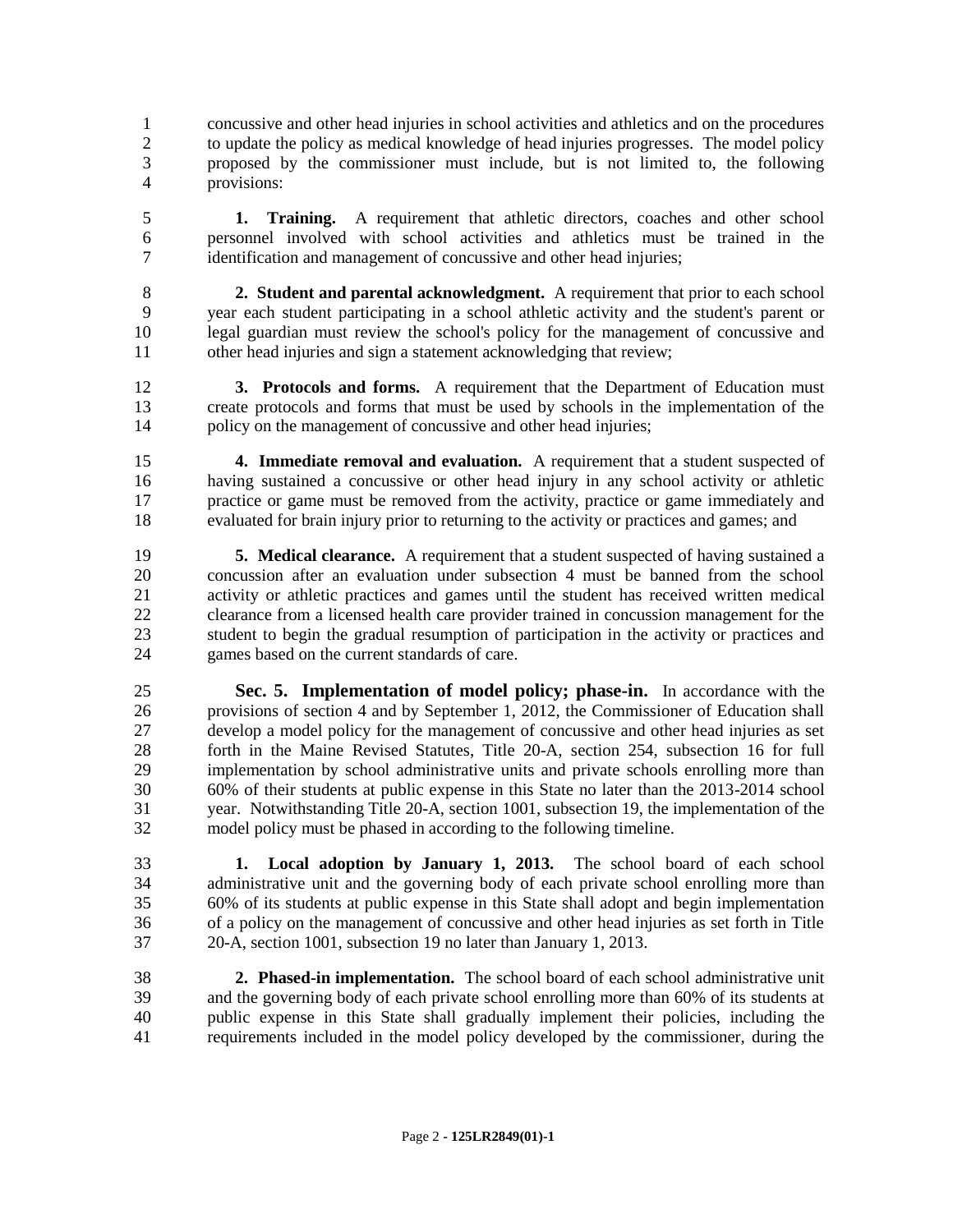2012-2013 and 2013-2014 school years and in accordance with the regular sequence of school activities and athletic seasons over that period of time so that the policies are fully implemented by the end of the 2013-2014 school year.

 The commissioner shall report to the joint standing committee of the Legislature having jurisdiction over education matters by January 15, 2014 on the status of the implementation of the policies.

 **Sec. 6. Sharing information.** The Commissioner of Education, school administrative units and private schools enrolling more than 60% of their students at public expense in this State may share with statewide and local organizations that sponsor sports and athletics the model policy, information, training, protocols and forms developed under section 4 regarding the management of concussive and other head injuries in school activities and athletics.

 **Emergency clause.** In view of the emergency cited in the preamble, this legislation takes effect when approved.

## **SUMMARY**

 This bill is reported out by the Joint Standing Committee on Education and Cultural Affairs pursuant to Joint Order 2011, S.P. 644. The bill directs the Commissioner of Education to propose a model policy for public schools and private schools enrolling 19 more than 60% of their students at public expense in this State on the management of concussive and other head injuries in school activities and athletics. The bill also concussive and other head injuries in school activities and athletics. The bill also accomplishes the following.

22 1. It directs the commissioner to invite representatives of educational stakeholders and interested parties to participate in a working group that will meet during the spring and summer of 2012 to develop a model policy that addresses the prevention, diagnosis and treatment of concussive and other head injuries in students and student athletes.

2. It provides that the model policy must include the following requirements:

 A. That athletic directors, coaches and other school personnel involved with school activities and athletics must be provided with training in the identification and management of concussive and other head injuries;

- B. That a student participating in a school athletic activity and the student's parent or legal guardian must review the school's policy on the management of concussive and other head injuries;
- C. That schools must use protocols and forms in the implementation of the policy on the management of concussive and other head injuries;
- D. That a student suspected of having sustained a concussive or other head injury in any activity or athletic practice or game must be removed from participation immediately and evaluated for brain injury prior to returning to the activity or practices and games; and